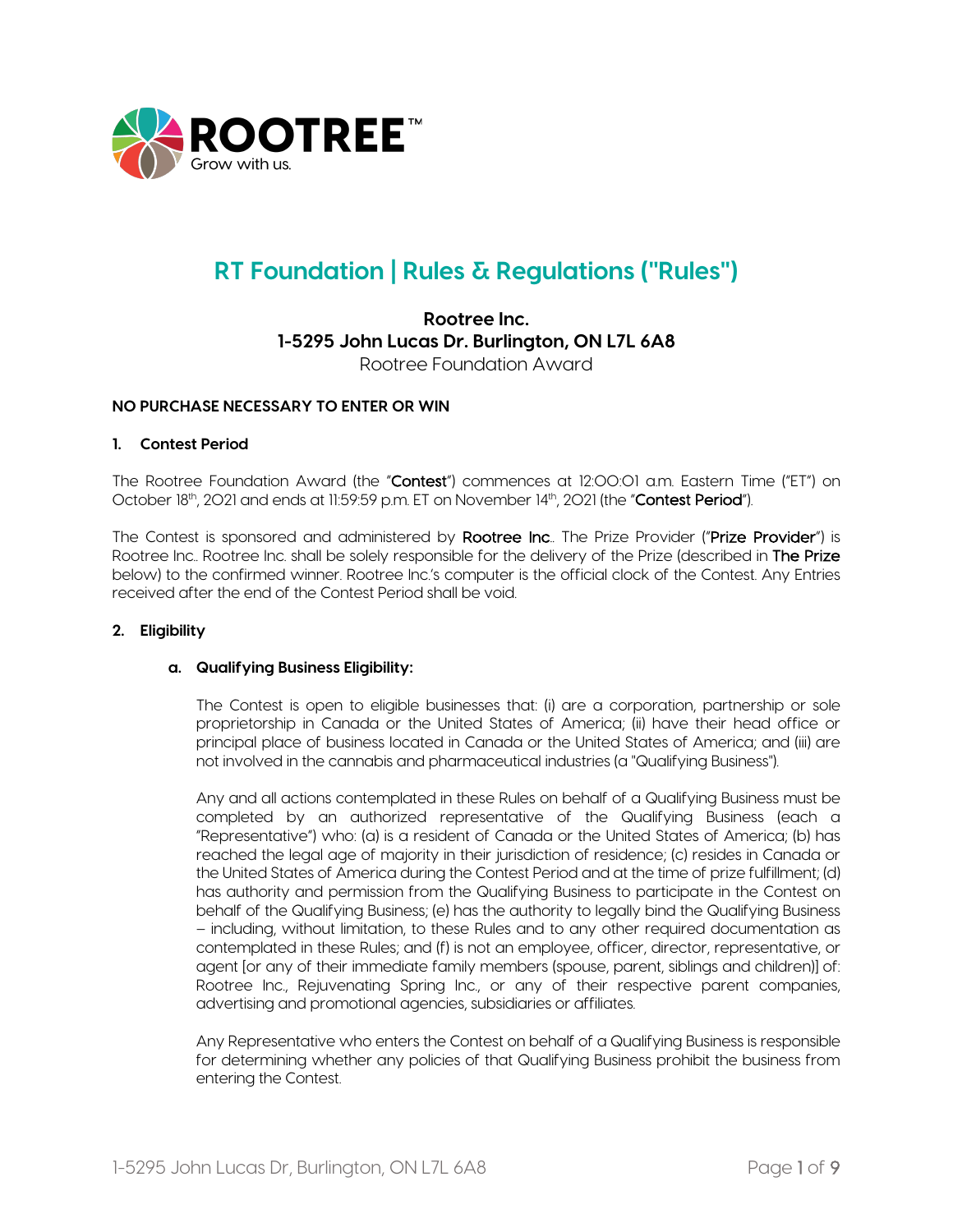

Rootree Inc. reserves the right, in its sole and absolute discretion at any time, to disqualify any Qualifying Business if Rootree Inc. determines that allowing the Qualifying Business to participate in the Contest could bring Rootree Inc. into public disrepute or in any way impact the good standing or reputation of Rootree Inc. in the eyes of the general public.

# **b. Tagging Participant Eligibility:**

Participation in the tagging portion of the Contest (as more fully outlined in these Rules) is open to individual participants (each, a "Participant") who: (a) are a resident of Canada or the United States of America; (b) have reached the legal age of majority in their jurisdiction of residence; (c) reside in Canada or the United States of America during the Contest Period and at the time of prize fulfillment; and (d) are not an employee, officer, director, representative, or agent [or any of their immediate family members (spouse, parent, siblings and children)] of: Rootree Inc., Rejuvenating Spring Inc., or any of their respective parent companies, advertising and promotional agencies, subsidiaries or affiliates.

## **3. Regions**

For the purposes of this Contest, there will be two (2) Regions (each, a "Region") as follows:

- **Region One:** Quebec Only
- **Region Two:** Canada (excluding Quebec) and the United States of America

## **4. The Prizes**

There will be a total of four (4) prizes (each, a "Prize") available to be won as follows:

#### **a. Qualifying Business Prizes:**

There will be two (2) Prizes available for Qualifying Businesses. There will be one (1) Prize for a Qualifying Business in Region One, as well as one (1) Prize for a Qualifying Business in Region Two. Each Qualifying Business Prize consists of:

- Rootree Inc.'s "Tailored to You" design package, consisting of
	- a. Three (3) concept designs, for one (1) single SKU design
	- b. Two (2) rounds of revisions
	- c. Final print-ready files
	- d. A rendered mock-up of the final product

The design process for the Contest is anticipated to be completed by the Rootree Inc. Team December 6, 2021 - December 24, 2021, any delays as a direct result of the confirmed winner, such as delayed approval of designs, or changes to project brief or scope, will affect the production timeline for pouch production (see Section 2 below). Any additional revisions exceeding the included 21 hours of design time, will be billed at the rate of \$95 CAD/USD per hour.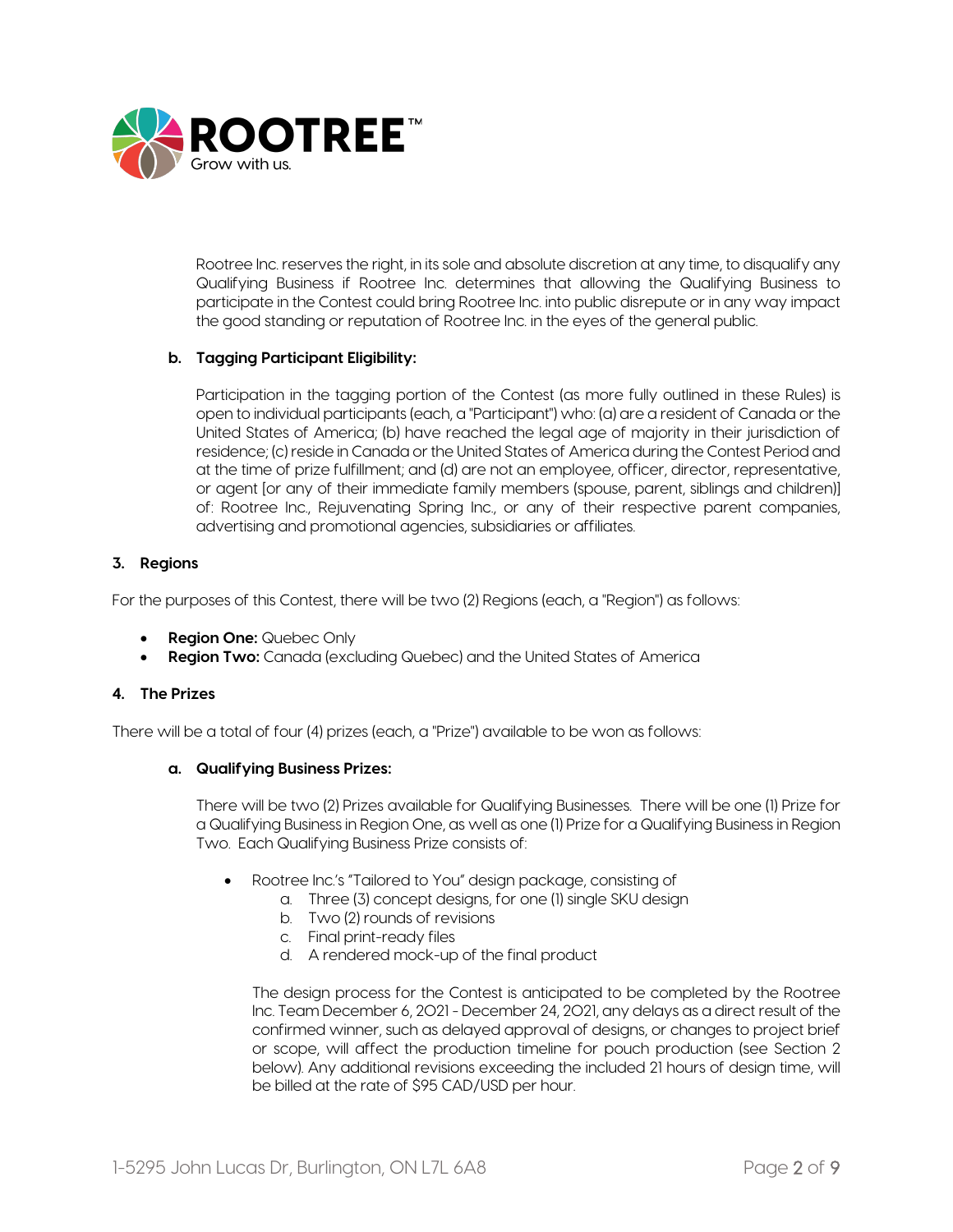

- The production of 1,000 Printed Pouches. 1,000 units of any "opti size"/"core size" of stand-up pouch, quad-seal, 2-side seal, or 3-side seal, in conventional, recyclable, or compostable material. The pouches are anticipated to be printed and converted the month of January 2022.Any additional pouches requested by the confirmed winner will be formally estimated separately from the Prize by Rootree Inc.
- Product Lifestyle Photography of the completed product and design. 8-hour stylized shoot, 2 hours of post-production work.
- Three (3) consecutive months of "Light Social Media Management" ten (10) hours per month (details at: https://rootree.ca/pages/creative-services).
- Written case study, written by Rootree Inc. shared on Rootree Inc.'s website and newsletter, with an estimated reach of 8,000 followers.
- Product promoted on Rootree Inc.'s social media channels and newsletter, with an estimated reach of 8,000 followers.
- A 25% discount on all custom packaging, creative services, and co-packing purchased through Rootree for the duration of 2022 (discount will be deducted before taxes).

All additional production or design elements the confirmed winner chooses to add on to the Prize will be charged at our normal rate. Please contact [hello@rootree.ca](mailto:hello@rootree.ca) for more information.

Each Qualifying Business Prize has a total approximate retail value of \$8000 CAD/\$6500 USD.

#### **b. Tagging Prizes:**

There will be two (2) Prizes available for Participants. There will be one (1) Prize for a Participant in Region One, as well as one (1) Prize for a Participant in Region Two. Each Tagging Prize consists of the confirmed winner's choice of: (i) a Product Lifestyle Photography shoot; OR (ii) a \$150 CAD/USD gift card to a local restaurant (as selected by the confirmed winner - subject to availability).

#### **5. How to Enter**

#### **a. Qualifying Business Entry:**

To enter, the Representative of a Qualifying Business must fully complete and submit the application form on www.rootree.ca/foundation OR email the completed PDF application form to hello@rootree.ca during the Contest Period. Only one entry per Qualifying Business will be counted.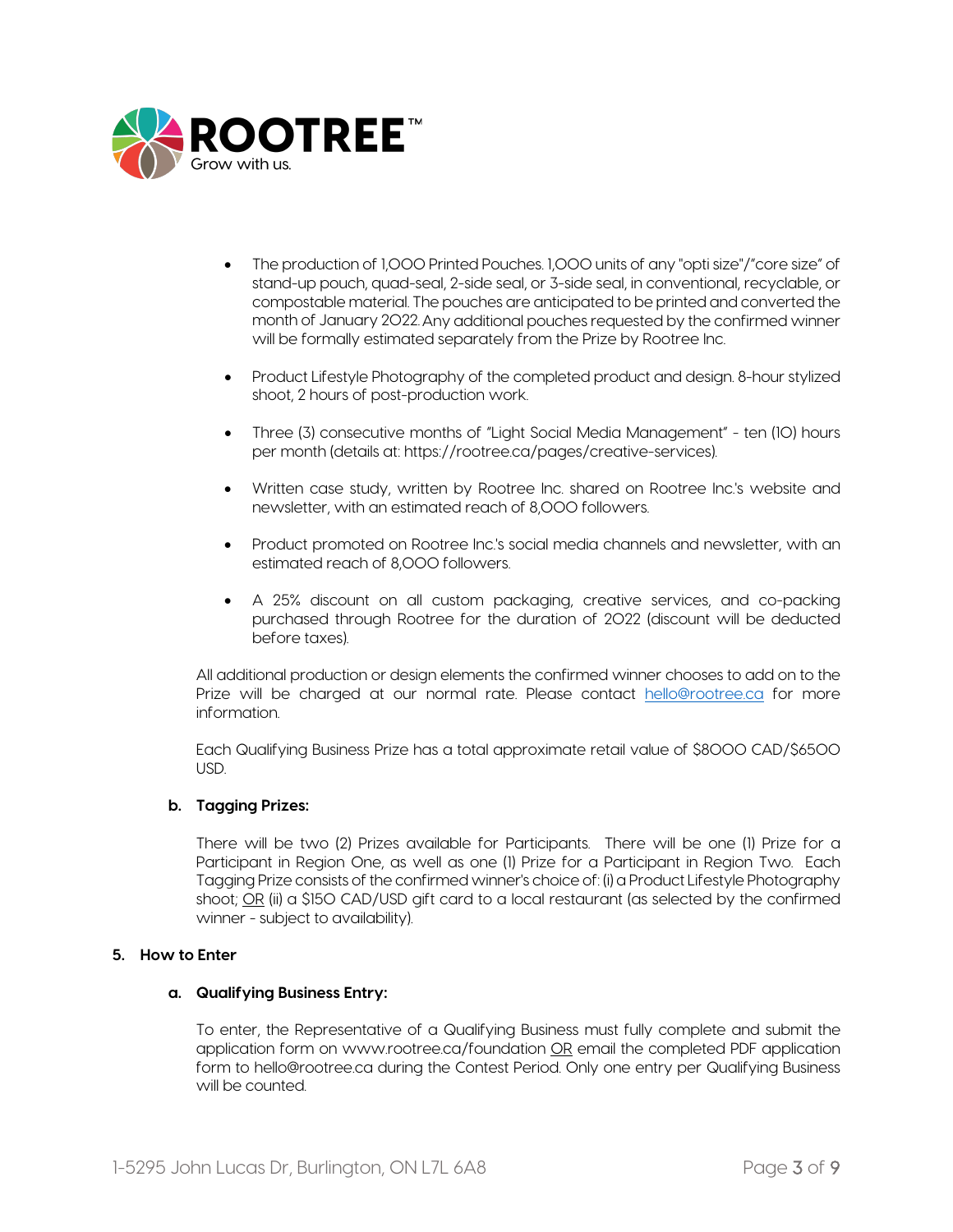

# **b. Tagging Entry:**

To earn one (1) Tagging Entry (a "Tagging Entry"), a Participant must: (i) tag a Qualifying Business on a Rootree Inc. Contest post using their social media account; or (ii) fully complete and submit the entry form on www.rootree.ca/foundation.

There is no limit to the number of Tagging Entries per person - but a Participant cannot earn more than one (1) Tagging Entry in relation to the same Qualifying Business.

Participants are solely responsible for their social media posts. By participating in the Contest, each Participant hereby warrants and represents that any materials they post:

- are original to them and that the Participant has obtained all necessary rights in and to the materials for the purposes of posting such materials in relation to the Contest;
- do not violate any law, statute, ordinance or regulation;
- do not contain any reference to or likeness of any identifiable third parties, unless consent has been obtained from all such individuals and their parent/legal guardian if they are under the age of majority in their jurisdiction of residence;
- will not give rise to any claims whatsoever, including, without limitation, claims of infringement, invasion of privacy or publicity, or infringe on any rights and/or interests of any third party; and
- are not defamatory, trade libelous, pornographic or obscene, and further that such materials will not contain, depict, include, discuss or involve, without limitation, any of the following: nudity; alcohol/drug consumption or smoking; explicit or graphic sexual activity, or sexual innuendo; crude, vulgar or offensive language and/or symbols; derogatory characterizations of any ethnic, racial, sexual, religious or other groups (including, without limitation, any competitors of Rootree Inc.); content that endorses, condones and/or discusses any illegal, inappropriate or risky behaviour or conduct; personal information of individuals, including, without limitation, names, telephone numbers and addresses (physical or electronic); commercial messages, comparisons or solicitations for products or services other than products of Rootree Inc.; any identifiable third party products, trade-marks, brands and/or logos, other than those of Rootree Inc. (e.g. any clothing worn and/or products appearing in your materials must not contain any visible logos, trade-marks or other third party materials unless the appropriate consents have been obtained --- note: all identifiable third party products, trade-marks, brands and/or logos for which consent has not been obtained by the entrant must be blurred out so as to be unrecognizable); conduct or other activities in violation of these Rules; and/or any other materials that are or could be considered inappropriate, unsuitable or offensive, all as determined by Rootree Inc. in its sole and absolute discretion.

Rootree Inc. and/or its promotional agency or designated content moderator (the "Reviewer") reserves the right to screen all materials posted by Participants. Any materials that the Reviewer deems, in its sole and absolute discretion, to violate the terms and conditions set forth in these Rules are subject to disqualification. The Reviewer reserves the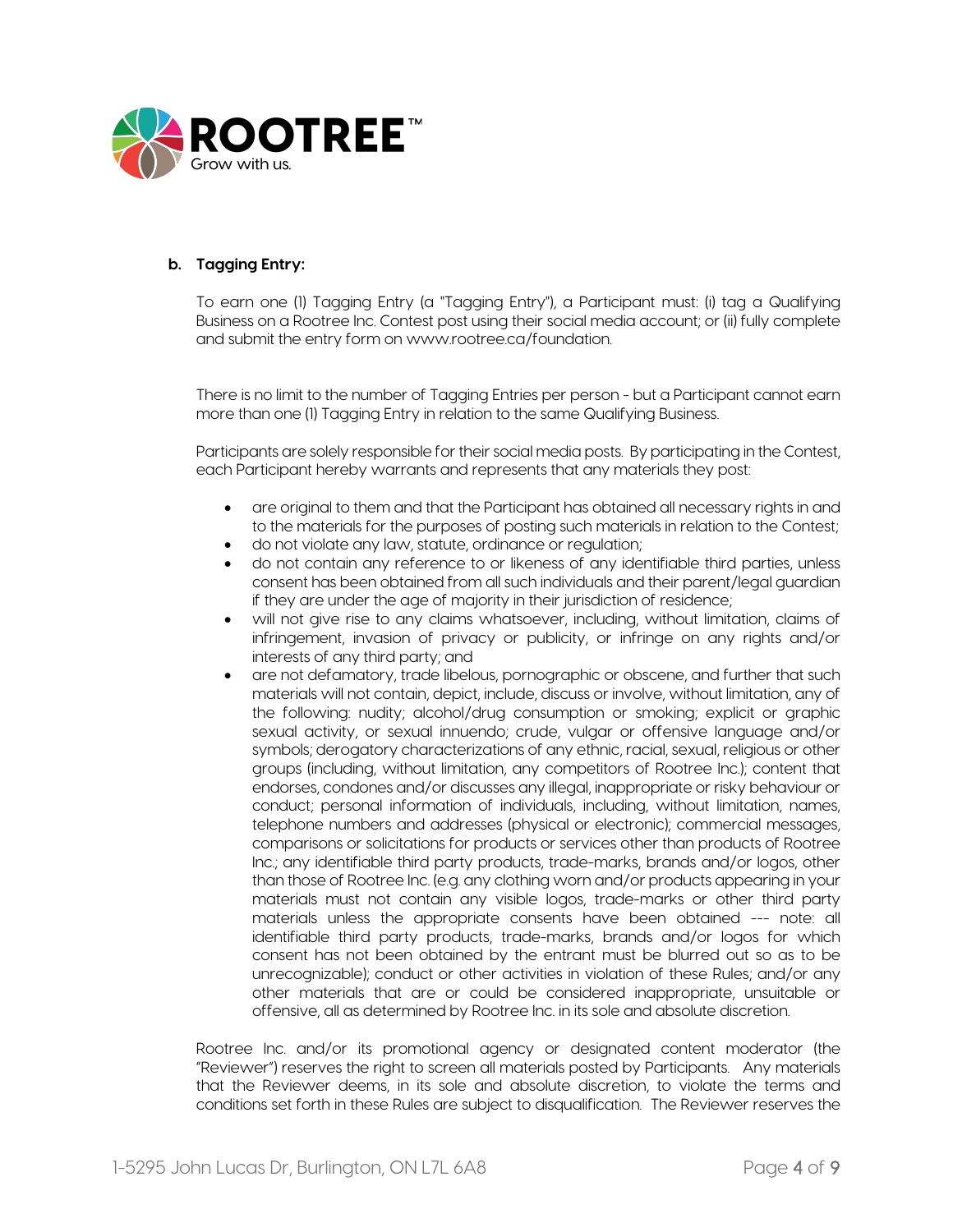

right, in its sole and absolute discretion at any time and for any reason, to attempt to remove any materials (or any part thereof) and/or to request a Participant to modify, edit and/or resubmit their materials (or any part thereof) in order to help ensure that the materials comply with these Rules, or for any other reason. If such an action is necessary at any point during or after the Contest, then Rootree Inc. reserves the right, in its sole discretion, to take whatever action it deems necessary based on the circumstances – including, without limitation, disqualifying the materials (and therefore the corresponding Tagging Entry and/or the associated Participant) – to help ensure that the Contest is being conducted in accordance with Rootree Inc.'s interpretation of the letter and spirit of these Rules.

The Contest is in no way sponsored, endorsed or administered by, or associated with any social medial platform (each, a "Social Platform"). Each Social Platform is hereby completely released of all liability by each Participant in this Contest. Any questions, comments or complaints regarding the Contest must be directed to Rootree Inc. and not to a Social Platform. You may only use one (1) account from a Social Platform to participate in this Contest. Use of multiple accounts from the same Social Platform is not permitted. To be eligible to earn any Tagging Entries in this Contest, your applicable account settings must be set to allow Rootree Inc. to be able to view your posted materials.

## **6. Prize Selection**

# **a. Qualifying Business:**

All eligible applications in each Region will be reviewed by the Rootree Inc. Marketing Team, department Directors, and CEO (the "Prize Selectors") between November 15<sup>th</sup>, 2021 and November 19th, 2021. Judging will be completed on the basis of the following weighted criteria:

- 1. A demonstrated need of the Qualifying Business for customized packaging (60%)
- 2. Sustainable efforts put forward by the Qualifying Business to create a greener earth  $(4O%)$

Each entry will be given a score (the "Score") by the Prize Selectors. Odds of being selected as the eligible winner of the Prize depend on the number and calibre of eligible entries submitted and received in accordance with these Rules in each Region. The Qualifying Business associated with the top entry based on Score (as determined by the Prize Selectors, in their sole and absolute discretion) in each Region will be selected as the eligible winner of the Prize for that Region. In the event of a tie between two or more eligible entries based on Score in a Region, the Qualifying Business associated with the eligible entry – from amongst all such eligible entries that are tied in the applicable Region – with the highest score on Criteria 1 (followed in the event of a further tie by Criteria 2) will be selected as the eligible winner of the applicable Prize. In the event of an exact tie based on criteria 1 and 2, a new panel of judges will be appointed by Rootree Inc. to break the tie in accordance with the preceding procedure.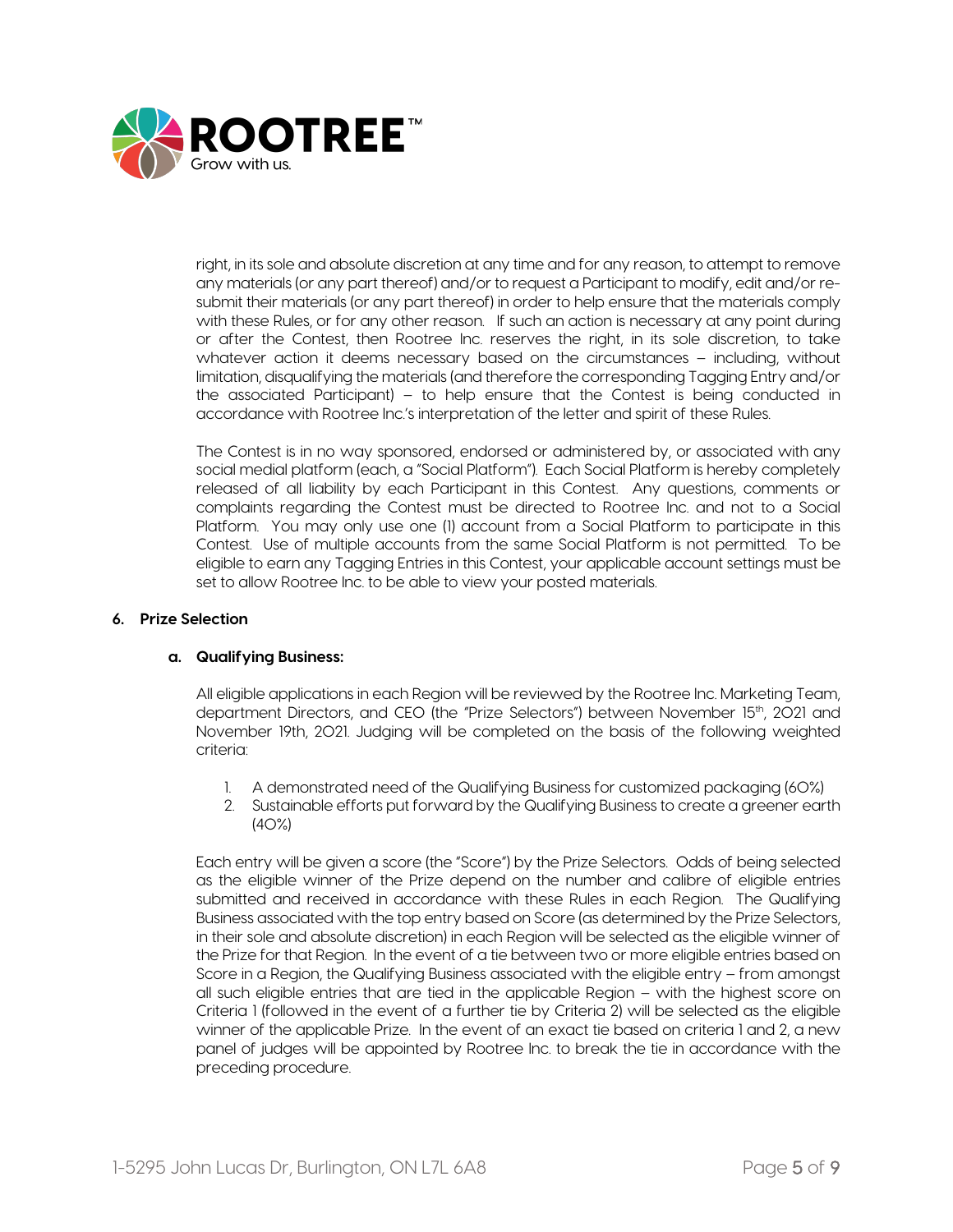

The Representative of a Qualifying Business that is eligible to win a Prize will be contacted by Rootree Inc. by e-mail or telephone on November 22, 2021. In the event that the Representative cannot be contacted by e-mail or telephone after two (2) attempts within one (1) business day of the Prize Selection, Rootree Inc. reserves the right to disqualify the Qualifying Business and such Qualifying Business will be deemed to have forfeited its entitlement to receive the applicable Prize, at which time an alternate Qualifying Business for the applicable Region(s) may be selected by Rootree Inc. from among the remaining eligible entries in the same manner as described above. Rootree Inc. shall not be responsible for any failed attempts to contact a Representative. The Prize must be accepted as awarded.

**FOR CANADIAN QUALIFYING BUSINESSES ONLY:** In order to be declared the winner, the Representative of the Qualifying Business that is eligible to win the Prize must first correctly answer a time-limited, multi-step mathematical skill-testing question without human, electronic, mechanical or other assistance administered by the Rootree Inc. before being awarded the Prize.

If the Representative of a Qualifying Business that is eligible to win a Prize: (a) fails to correctly answer the skill-testing question (applicable to Qualifying Businesses from Canada only); (b) cannot accept (or is unwilling to accept) the applicable Prize (as awarded) for any reason; and/or (c) is determined to be in violation of these Rules (all as determined by Rootree Inc. in its sole and absolute discretion); then the Qualifying Business will be disqualified (and will forfeit all rights to the applicable Prize) and Rootree Inc. reserves the right, in its sole and absolute discretion and time permitting, to select an alternate Qualifying Business from among the remaining eligible entries in the applicable Region(s) in the same manner as described above.

# **b. Tagging Participant:**

On November 15, 2021 in Toronto, ON at approximately 3:00 p.m. ET, one (1) eligible entrant per Region will be selected by random draw from among all eligible Tagging Entries submitted and received in accordance with these Rules in each Region. The odds of winning depend on the number of eligible Tagging Entries submitted and received in accordance with these Rules in each Region.

Each Participant that is eligible to win a Prize will be contacted by Rootree Inc. by e-mail or telephone on November 16, 2021. In the event that a Participant cannot be contacted by email or telephone after two (2) attempts within one (1) business day of the Prize Selection, Rootree Inc. reserves the right to disqualify the Participant and such Participant will be deemed to have forfeited their entitlement to receive the applicable Prize, at which time an alternate Participant for the applicable Region(s) may be selected by Rootree Inc. from among the remaining eligible Tagging Entries in the same manner as described above. Rootree Inc. shall not be responsible for any failed attempts to contact a Participant. The Prize must be accepted as awarded.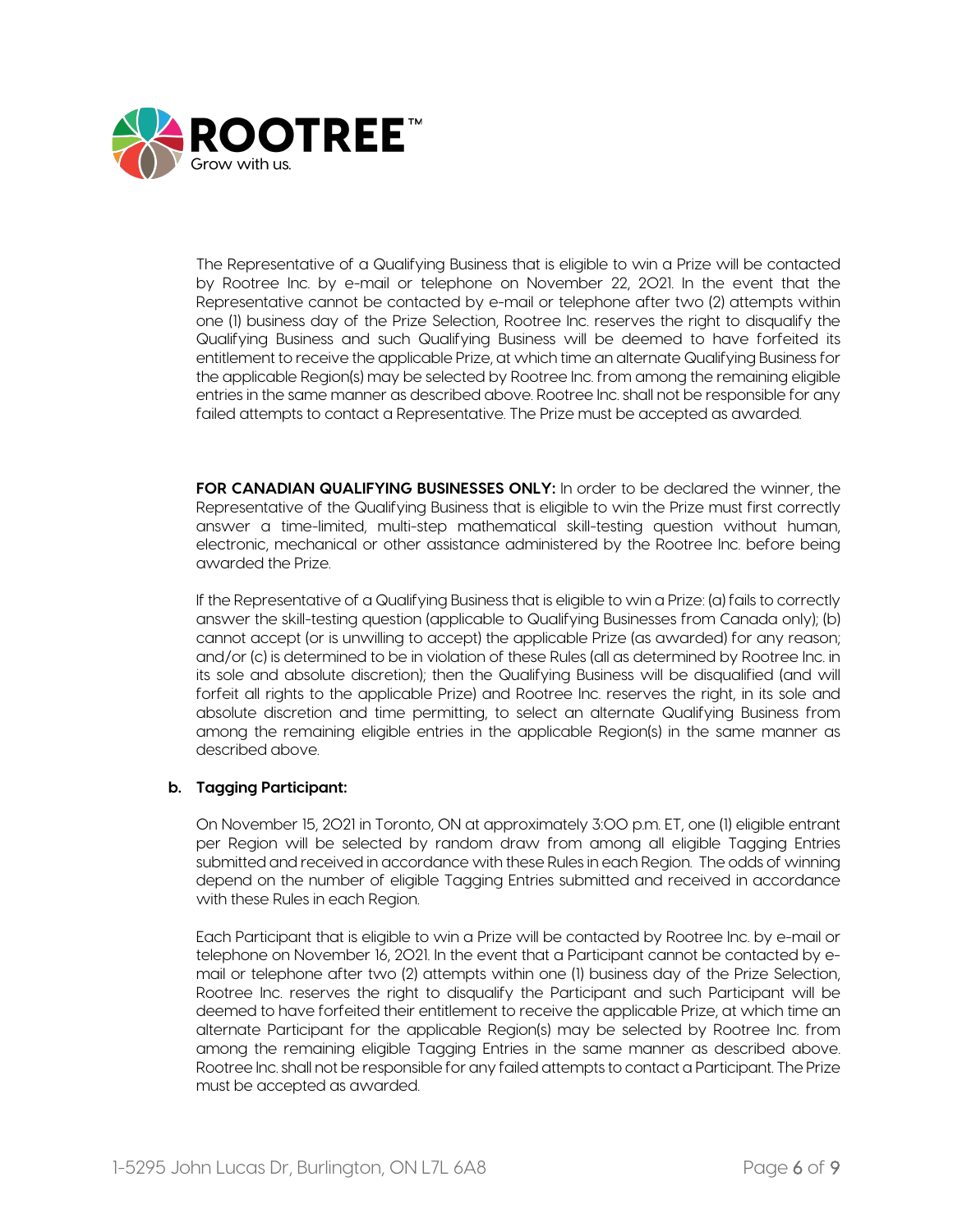

Any Participant from Canada who is eligible to win will be required to correctly answer a mathematical skill-testing question without mechanical or other aid (which may, in the sole and absolute discretion of Rootree Inc., be administered online, by email or other electronic means, by telephone, or in Rootree Inc.'s form of declaration and release).

If a Participant that is eligible to win a Prize: (a) fails to correctly answer the skill-testing question (applicable to Participants from Canada only); (b) cannot accept (or is unwilling to accept) the applicable Prize (as awarded) for any reason; and/or (c) is determined to be in violation of these Rules (all as determined by Rootree Inc. in its sole and absolute discretion); then the Participant will be disqualified (and will forfeit all rights to the applicable Prize) and Rootree Inc. reserves the right, in its sole and absolute discretion and time permitting, to select an alternate Participant from among the remaining eligible Tagging Entries in the applicable Region(s) in the same manner as described above.

# **7. Prize Conditions**

Certain restrictions shall apply to each Prize, which restrictions shall be determined by the Prize Provider in its sole and absolute discretion. The Prizes (and all elements thereof) may not be transferred, redeemed for cash, traded, separated, or rescheduled, except at Rootree Inc.'s sole and absolute discretion. The Prizes cannot be exchanged or replaced if lost or stolen. The winners agree to all Rootree Inc. Foundation Award terms and conditions.

Rootree Inc., Prize Provider, and their respective officers, directors, agents, representatives, employees, successors, and assigns will be released and discharged from any and all legal claims, losses, injuries, demands, damages, actions, and/or causes of actions that arise out of and/or in any way related to any Prize related to the activity, the receipt, use and/or enjoyment and/or misuse of the Prize, any Prize related activity and/or the Contest.

# **8. Prize Distribution/Presentation/Allocation**

All Participants and Representatives confirm their compliance with these Rules by participating in the Contest.

The Representative of the Qualifying Business // Participant (as applicable) that is eligible to win a Prize must also respond, confirm their mailing address, sign and return the Official Contest Declaration and Release form (the "Declaration and Release"), and any other documentation that may be reasonably required, to Rootree Inc. within two (2) days from the date of the notification attempt. After this time, it will be assumed to be invalid and a new Qualifying Business/Participant (as applicable) may, in the sole and absolute discretion of Rootree Inc. and time permitting, be selected.

The Declaration and Release cannot be amended or altered in any way and must be signed and returned by the Representative of the Qualifying Business // Participant (as applicable) that is eligible to win the Prize without any changes to its terms. Any changes to the terms of the Declaration and Release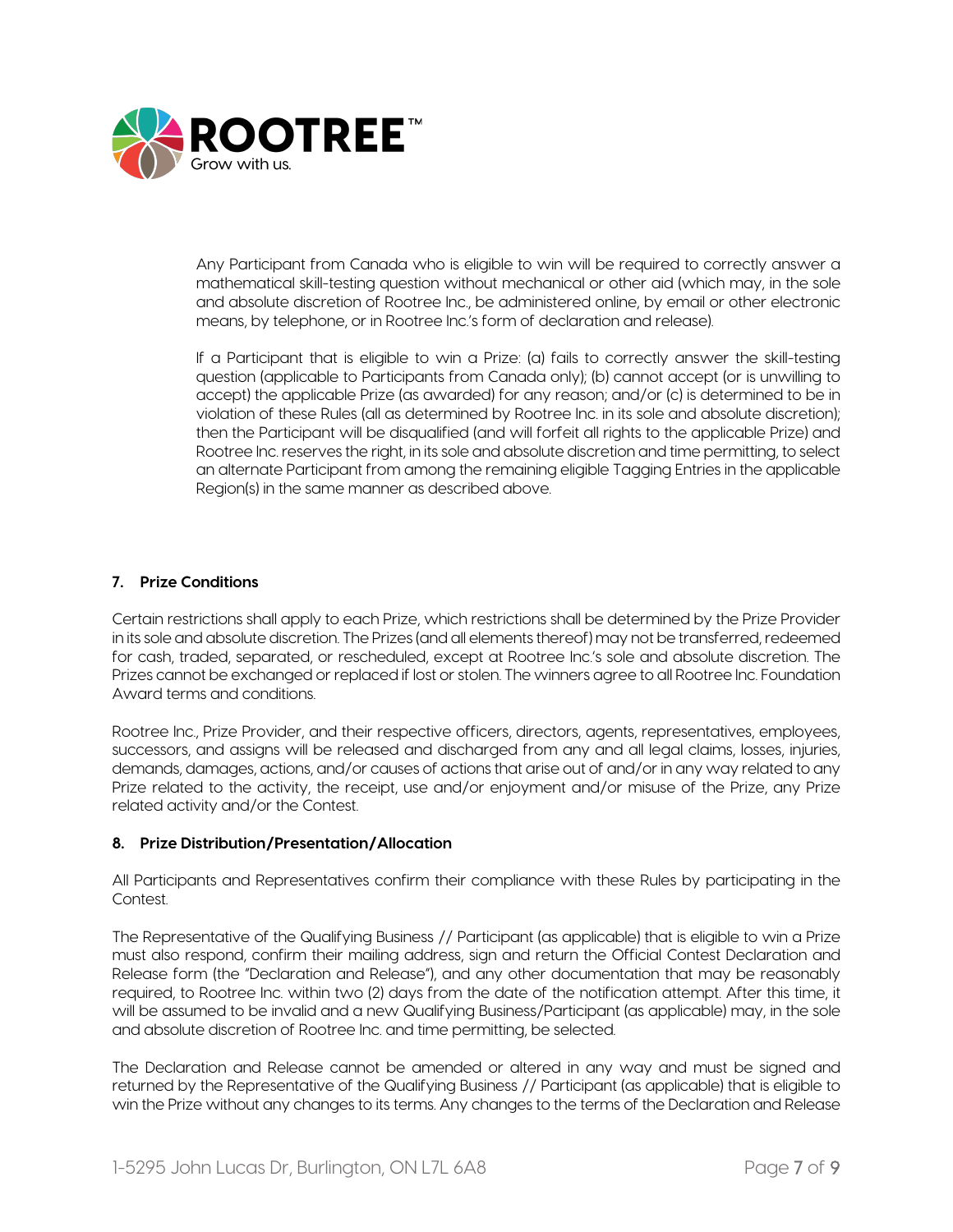

shall result in disqualification of the Qualifying Business // Participant (as applicable), at Rootree Inc.'s sole and absolute discretion. If the Representative of the Qualifying Business // Participant (as applicable) that is eligible to win a Prize elects to amend, alter, or change any of the terms, or if they refuse to sign, or return, the Declaration and Release without any changes, alterations, or amendments, the entry of the Qualifying Business // Participant (as applicable) shall be declared void by Rootree Inc., and an alternate Qualifying Business may be selected in the same manner as described in the "Prize Selection" section above.

Except where prohibited by law, acceptance of the Prize constitutes permission to use the confirmed winner's company name, city, Province/Territory/State, and/or photograph for purposes of advertising, promotion, and publicity without compensation. The personal details, including email address, of Representatives // Participants (as applicable) will not be publicized, rented, or sold – unless explicit permission has been given by the Representative // Participants (as applicable).

Rootree Inc. reserves the right, subject only to the approval of the Régie des alcools, des courses et des jeux (the "Régie") in Quebec, to cancel or modify the Contest if fraud or technical failures compromise the integrity of the Contest as determined by Rootree Inc. in its sole and absolute discretion.

The information each Representative // Participants (as applicable) provides to Rootree Inc. will only be used for Contest administration purposes unless stated otherwise at the time of the Contest. The name of the winning Qualifying Business // Participants (as applicable) may be published on Rootree Inc.'s blog at: Rootree.ca, as well as Rootree Inc.'s Newsletters, marketing materials, and social media channels.

Representatives (on behalf of themselves and their Qualifying Business) and Participants (as applicable) agree to abide by the Rules and by the decisions of Rootree Inc. whose decisions are final and binding without right of appeal. Failure to comply with the Rules may result in disqualification from the Contest. Rootree Inc. reserves the right to permanently disqualify any individual or entity if Rootree Inc. believes the individual or entity has intentionally violated the Rules and/or the decisions of Rootree Inc.

By participating in the Contest, each Representative (on behalf of themselves and their Qualifying Business) and Participant (as applicable) agrees to release and hold Rootree Inc., Prize Provider, and their respective agencies, and legal advisors, harmless from any and all losses, damages, rights, claims, and actions of any kind in connection with the Contest; or resulting from acceptance, possession, or use of the Prize in any Prize-related activity, including without limitation, personal injury, death, and property damage, and claims based on publicity rights, defamation, or invasion of privacy.

Winners assume all liability for any damages caused or claimed to be caused by participation of claiming or using the Prize, including any Prize-related activity. The winners release Rootree Inc. and Prize Provider from all liability.

Rootree Inc. is not responsible for any lost, late, stolen, illegible, incomplete, mutilated, misdirected, or postage due to rule requests or any associated information as a result of the Prize claim/s. Proof of identification and eligibility will be required before claiming the Prize. This includes Name, Residential Address and Birth date.